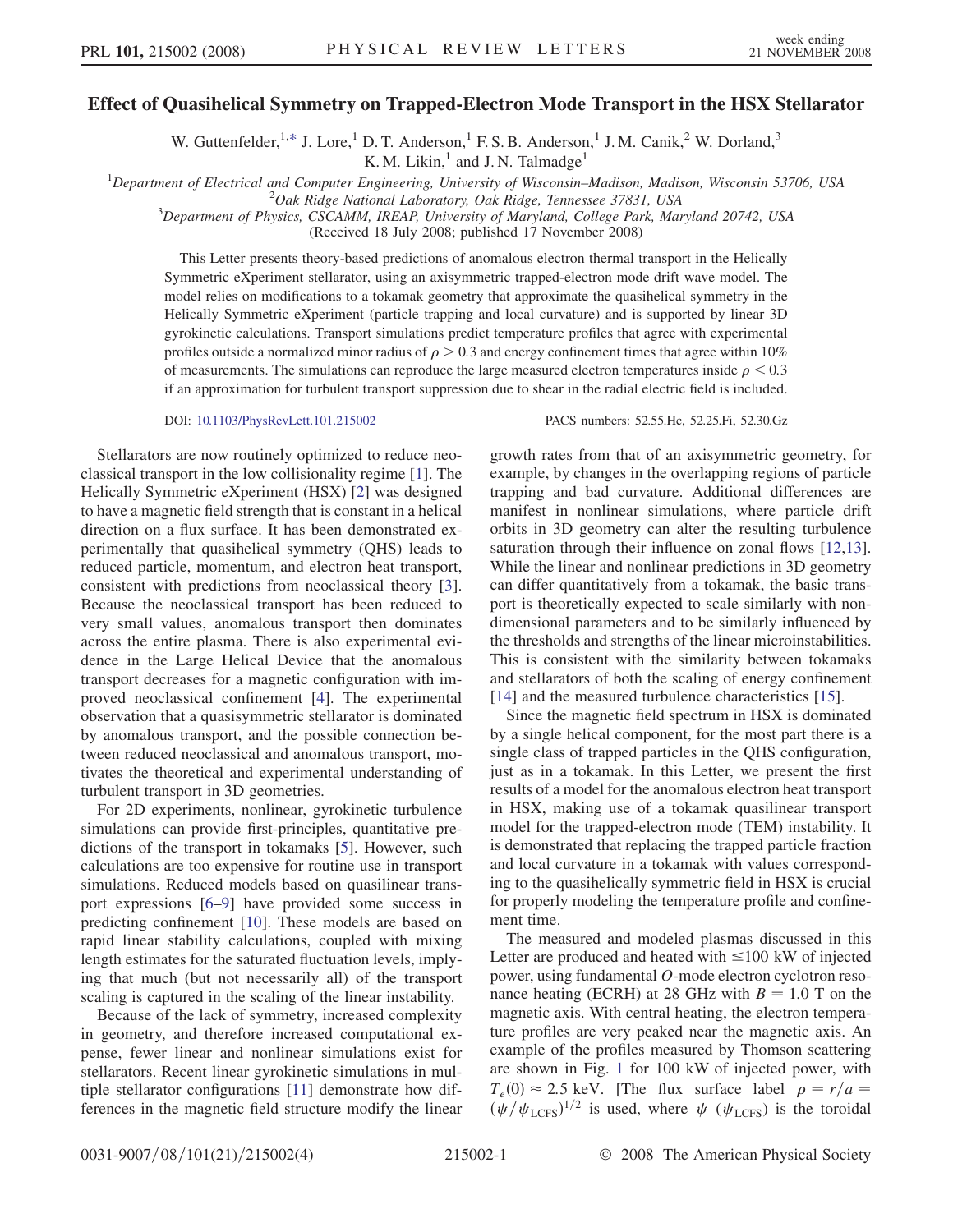<span id="page-1-0"></span>

FIG. 1. Measured (a) electron density and (b) electron temperature profiles.

flux enclosed by a surface (last closed flux surface).] Measured impurity ion  $(C^{+5}, O^{+4})$  temperatures are 40– 80 eV.

Figure 2(a) shows the experimentally determined electron thermal diffusivity  $(\chi_e)$  for the profiles in Fig. 1. Near the magnetic axis ( $\rho \le 0.2$ ),  $\chi_e$  is as small as ~0.6 m<sup>2</sup>/s and increases to  $5-10 \text{ m}^2/\text{s}$  outside the midradius. These values can be compared to predictions of neoclassical transport, defined for particle and heat fluxes (for each species) by

$$
\Gamma/n = -D_{11}\left(\frac{\nabla n}{n} - \frac{qE_r}{T}\right) - D_{12}\frac{\nabla T}{T},\qquad(1a)
$$

$$
Q/nT = -D_{21}\left(\frac{\nabla n}{n} - \frac{qE_r}{T}\right) - D_{22}\frac{\nabla T}{T},\qquad(1b)
$$

where  $n$  is density,  $T$  is temperature,  $q$  is particle charge, and  $E_r$  is the radial electric field. The diffusion coefficients  $D_{ij}$  are determined by convolving the monoenergetic diffusion coefficients calculated by DKES [16] with a Maxwellian energy distribution. The electric field found via ambipolarity ( $\Gamma_e = \Gamma_i$ , assuming a pure hydrogen plasma) is shown in Fig. 2(b). Towards the plasma center, a large positive electric field is found, corresponding to the electron root. At the plasma edge, only the ion root with a small electric field is obtained. Near  $\rho = 0.2{\text -}0.3$ , more than one root exists. This transition region is modeled using a diffusion equation for the radial electric field [17]:

<span id="page-1-1"></span>
$$
\frac{\partial E_r}{\partial t} - \frac{\partial}{\partial V} \left[ \langle \nabla V \rangle D_E \left( \frac{\partial E_r}{\partial r} - \frac{E_r}{r} \right) \right] = \frac{e}{\varepsilon_\perp} (\Gamma_e - \Gamma_i), \quad (2)
$$

where V is the volume enclosed by a flux surface,  $\varepsilon_{\perp}$  =  $\varepsilon_0(1 + V_A^2/c^2)$ , and  $V_A$  and c are the Alfven and light velocities, respectively. The coefficient  $D<sub>E</sub>$  approximates a diffusion coefficient for the radial electric field originating from perpendicular shear viscosity. Here we use a constant value (0.3 m<sup>2</sup>/s) such that  $E_r$  reproduces values from calculations that conserve momentum and include parallel flows [18] (to be reported elsewhere). The corresponding neoclassical values of  $\chi_e$  are shown in Fig. 2(a). Over the entire minor radius, the experimental  $\chi_e$  is much larger than neoclassical, indicating a significant anomalous component.



FIG. 2. (a) Electron thermal diffusivity from experiment, neoclassical theory, and the Weiland model. The thick dashed line includes the  $E \times B$  quench rule with  $\alpha_E = 0.26$ . (b) Radial electric field determined from neoclassical theory using ambipolarity (electron root  $\Diamond$ , ion root  $\times$ , unstable root  $\bullet$ ) or Eq. [\(2\)](#page-1-1) (line).

For these plasmas, the helically trapped electrons are in the long mean-free-path regime across the minor radius. Given the low electron collisionality, the large ratio of  $T_e/T_i$ , and particle trapping due to the dominant helical ripple  $\varepsilon_H$ , the TEM is expected to be unstable. Following Ref. [19], the initial value, flux-tube gyrokinetic code GS2 [20] has been used to calculate linear growth rates of microinstabilities ( $k_{\perp} \rho_s \sim 1$ ) in HSX. Magnetic equilibria are generated using VMEC [21], and the necessary geometry coefficients along a field line in the ballooning representation are calculated using TERPSICHORE [22] and VVBAL [23].

The calculations in this paper are performed on a field line domain centered at  $\varphi = \theta = 0$ , where minimum B and maximum local curvature  $(\kappa)$  and  $\nabla B/B$  occur. The resulting eigenfunctions are strongly localized in this region. Figure [3\(a\)](#page-2-0) shows linear growth rates calculated for the  $\rho = 0.86$  surface (using one kinetic ion species and kinetic electrons,  $T_e/T_i = 2$ ,  $a/L_{Ti} = 0$ ,  $v_e = v_i = 0$ , maximized at  $k_{\theta} \rho_s \approx 0.8$ , with a ballooning parameter  $\theta_0 = 0$ ). Normalized gradients are defined by  $a/L_x =$  $-1/xdx/d\rho$ . The growth rates in Fig. [3\(a\)](#page-2-0) show that the instability is driven by gradients in both density and electron temperature, characteristic of the trapped-electron mode (real frequencies are in the electron diamagnetic drift direction). Scans over  $T_e/T_i$ ,  $a/L_{Ti}$ ,  $\nu_e$ , and particle trapping  $\sim \varepsilon_H^{-1/2}$  (by varying minor radius) demonstrate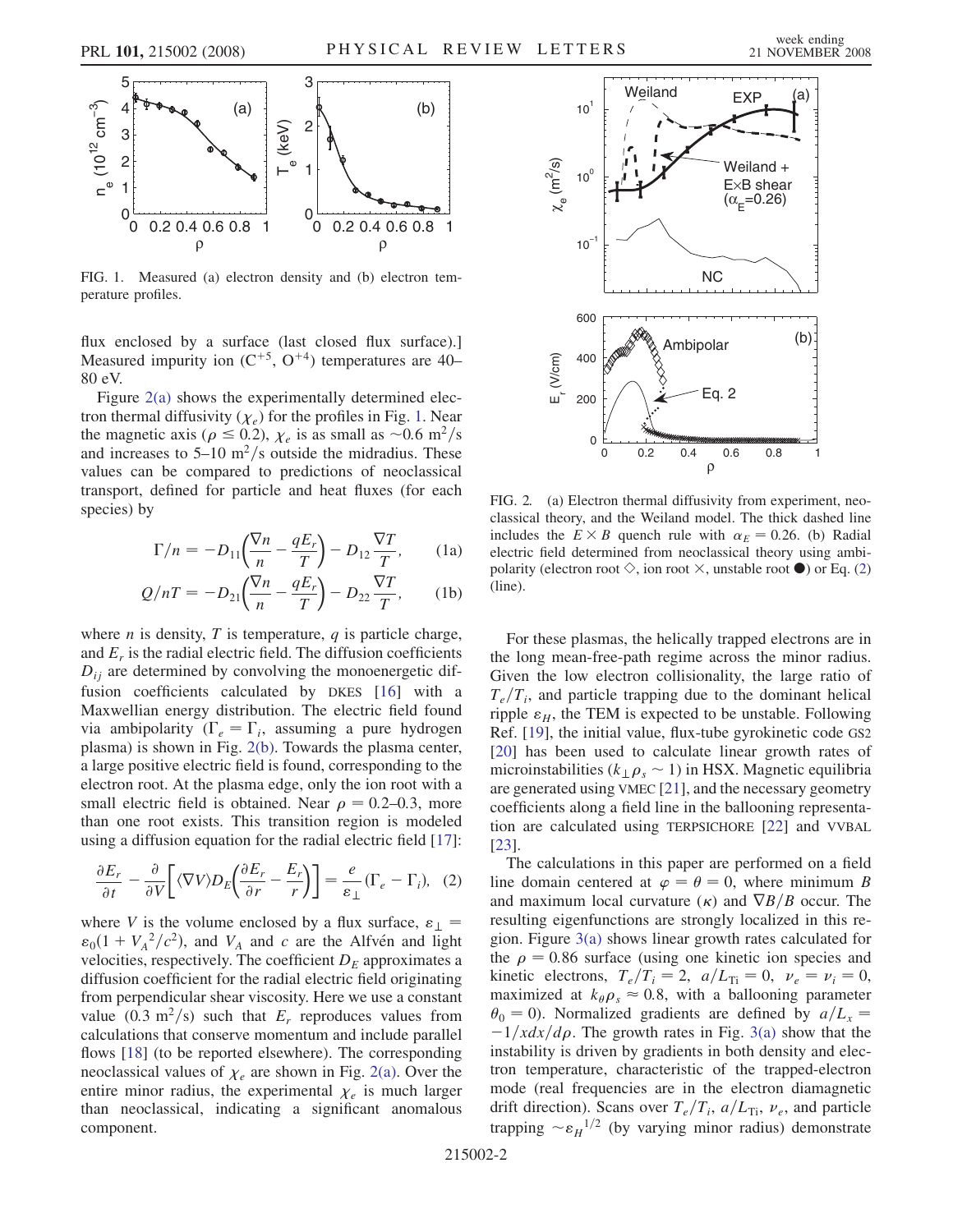<span id="page-2-0"></span>

FIG. 3. (a) Growth rates calculated at different normalized density gradient  $(a/L_n)$  and electron temperature gradients  $(a/L_{\text{Te}})$  using GS2 for HSX. (b) Growth rates calculated using the Weiland model with HSX approximations ( $\varepsilon_T \rightarrow \varepsilon_H$ ,  $R \rightarrow$  $R/3$ , as discussed in the text.

that the TEM instability in HSX scales similarly to that in tokamaks [24].

To model anomalous transport in HSX, the Weiland quasilinear transport model [6,7] for ion temperature gradient (ITG) and TEM instabilities is used. This model has been chosen as it provides linear growth rate predictions that can be compared with the GS2 calculations, as well as transport predictions for comparison to experiment. Only the main (hydrogen) ion species is included, and electron collisionality is set to zero. The Weiland model requires as input normalized gradients, the trapped particle fraction  $(f_t)$ , and a single scale length  $(L_B)$  for the toroidal  $(\nabla B/\kappa)$ drifts. In a tokamak, the toroidal ripple  $\varepsilon_T = r/R$  determines the trapped particle fraction  $f_t = \sqrt{2\epsilon_T/(1+\epsilon_T)}$ , and  $L_B = R$ . In HSX, the majority of trapped particles is determined by the dominant helical ripple in the quasisymmetric field  $\varepsilon_H \approx 0.14r/a = 1.4r/R$ . Because of small symmetry breaking terms, the actual trapped particle fraction is a little larger and does not go to zero on axis. Therefore, in the Weiland model  $f_t$  was adjusted to better match the growth rates at three radii where GS2 calculations were performed ( $\rho = 0.24, 0.51,$  and 0.86).

Because of the helical excursion of the magnetic axis, the curvature on the outboard side ( $\varphi = \theta = 0$ ) is nearly 3 times larger than in a tokamak. Therefore, for modeling HSX, the toroidal scale length in the Weiland model is set to  $L_B = R/3$ . Figure 3(b) shows that the growth rates calculated using the Weiland model with HSX approximations reproduces the scaling and the magnitude of the GS2 growth rate calculations [Fig. 3(a)]. Without these approximations, the scaling with  $a/L_n$  and  $a/L_{\text{Te}}$  is weaker, leading to growth rates nearly 2 times smaller than the GS2 calculations. This illustrates directly the influence of the quasihelical geometry in HSX on the TEM instability.

Figure [2\(a\)](#page-1-0) shows that the value of  $\chi_e$  calculated using the Weiland model is within  $\sim$  2.5 times the experimental value outside  $\rho > 0.4$ , indicating that the trapped-electron mode is a plausible explanation for the anomalous transport in HSX. Around  $\rho \sim 0.2$ , where the measured electron temperature gradient is large (see Fig. [1\)](#page-1-0), the predicted  $\chi_e$ is 10–20 times larger than experimental. While the shape of  $\chi_e$  predicted by the Weiland model does not recover the experimental profile shape within uncertainty, it is significantly better than a simple gyroBohm expression that would predict  $\chi_e^{\text{GB}} = (\rho_s/L_{\text{Te}})T_e/B \sim 300 \text{ m}^2/\text{s}$  near the axis and  $\sim$ 3 m<sup>2</sup>/s near the edge. This improved agreement depends specifically on the destabilizing influence of the trapped particle fraction and density gradient to the trapped-electron mode.

The above model prediction is very sensitive to the driving gradients, which are prone to large experimental uncertainty. An alternative test of the neoclassical and anomalous transport models can be made by predicting the  $T_e$  profile, given the input heating source rate profile (i.e., providing flux with small uncertainties). This is accomplished by numerically integrating the 1D flux-surface-averaged transport equation

$$
\frac{3}{2}n_e \frac{\partial T_e}{\partial t} - \frac{\partial}{\partial V} [\langle \nabla V \rangle Q_e] = P_{\text{ECRH}}(\rho),
$$

where the transport  $(Q_e)$  is modeled as a sum of both neoclassical and Weiland contributions. The ECRH power deposition profile is calculated using a ray-tracing code, and the total absorbed power is determined from the time response of the diamagnetic flux loop during ECRH turnoff.

Figure 4(a) shows the resulting temperature profile predicted for the 100 kW plasma. For locations  $\rho \ge 0.3$ , the predicted  $T_e$  profile agrees within the  $2\sigma$  uncertainty esti-



FIG. 4. (a) Predicted  $T_e$  profiles without ( $\alpha_E = 0.0$ ) and with  $(\alpha_E = 0.26)$   $E \times B$  shear suppression. (b) Linear growth rate and  $E \times B$  shear rate determined from experimental profiles.